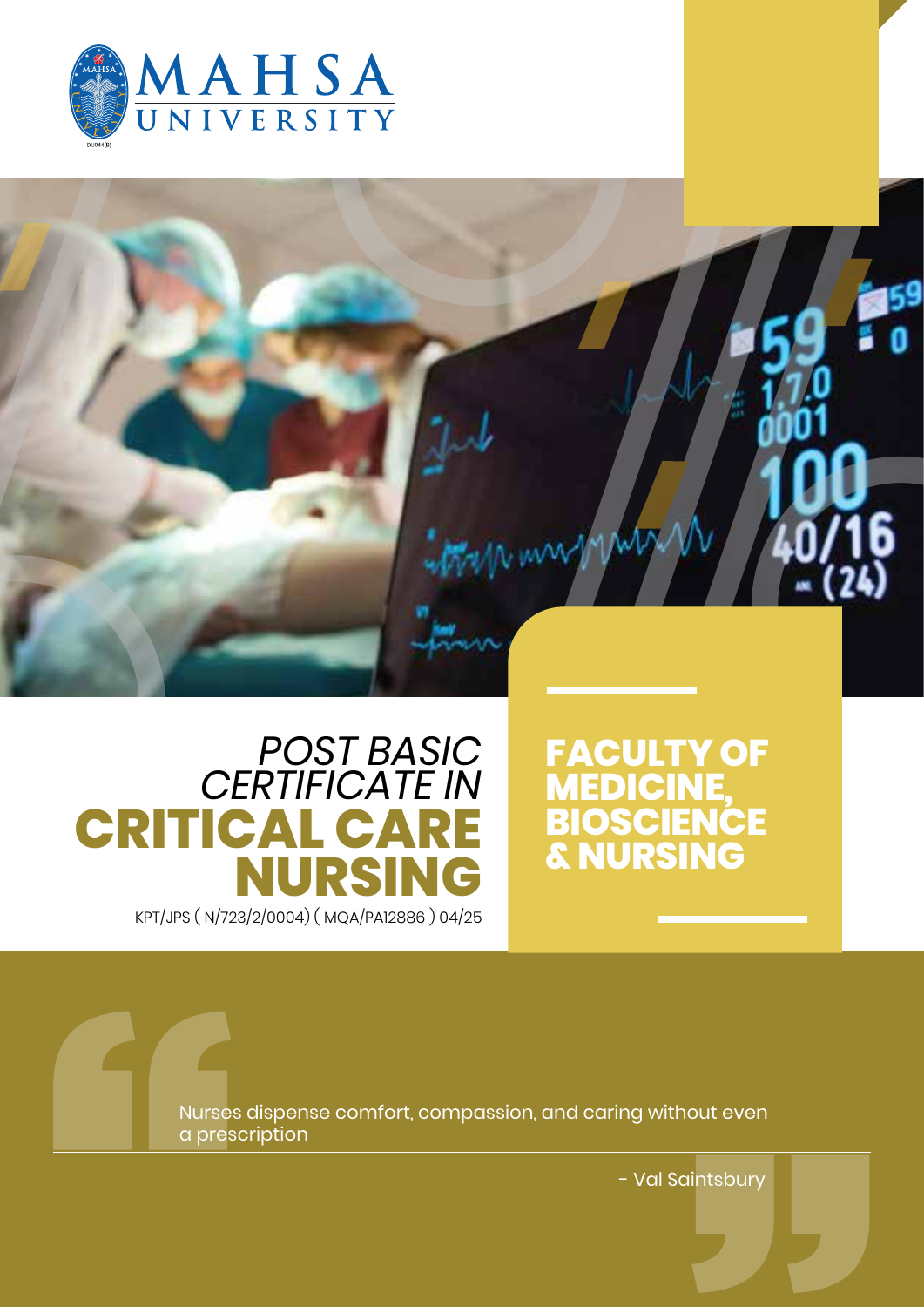

## **OVERVIEW**

The Nursing profession is increasingly a demanding occupation and we are faced with various illnesses and health outcomes. prospects for critical care nurses are very good. Critical Care Nursing course prepares graduates prepares graduates in the enhancement of knowledge and practice, especially in the promotion of quality care. Critical care nurses will be attached at hospital settings where critically ill patients are present, including intensive care units, cardiac care units, telemetry units, progressive care units, emergency departments, and recovery rooms. Nurses in this discipline to some extent need have a strong personality and be able to disengage yourself emotionally.

## **PROGRESSION PATHWAY**

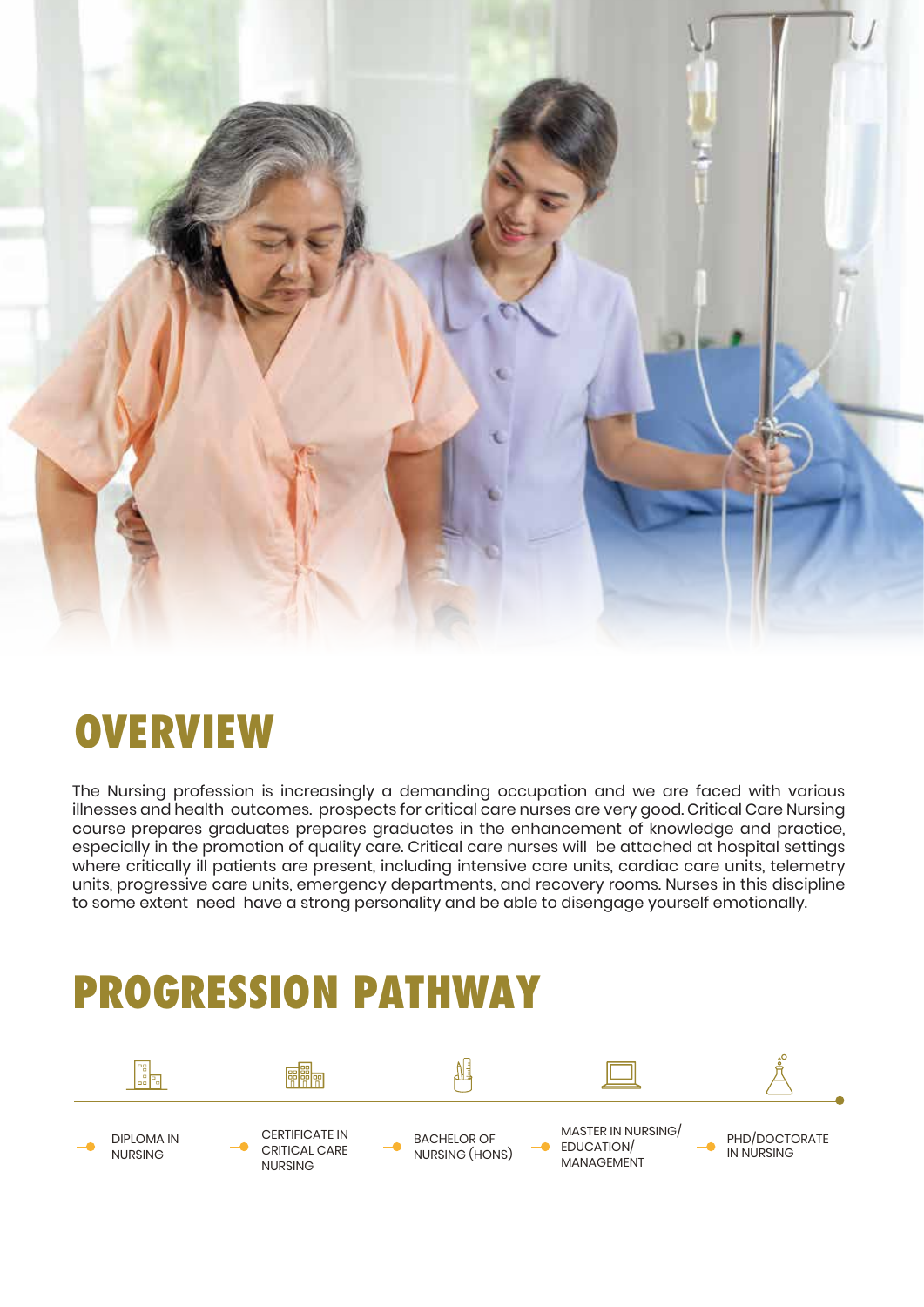

# **PROGRAMME STRUCTURE ENTRY REQUIREMENTS**

### **Duration: 6 Months Requirements**

- **Anatomy and Physiology of Core Systems**
- **Personal and Professional Development**
- **Principles & Practice of CCN,**
- **E.** Critical Care Nursing 1: Pulmonary Systems
- . Critical Care Nursing 2: Cardiovascular & Management of Cardiac Arrest
- . Critical Care Nursing 3: Renal Failure, Endocrine Disorders, Neurologic System, Gastrointestinal Disorder & Trauma & Emergency,

Diploma in Nursing or its equivalent and from an institution that is recognised by Nursing Board Malaysia

Minimum three (3) months working experience in related field

Minimum 2 years clinical working experience

Registered with Nursing Board Malaysia

Possess a current Annual Practicing Certificate (APC)

Registered with Nursing Council or Board of Nursing at respective Country



## **CAREER OPPORTUNITIES**

- Critical Care Nurse
- Nurse Educator - Clinical Instructor in a higher
- education institution
- Nurse Researcher
- Self-employed